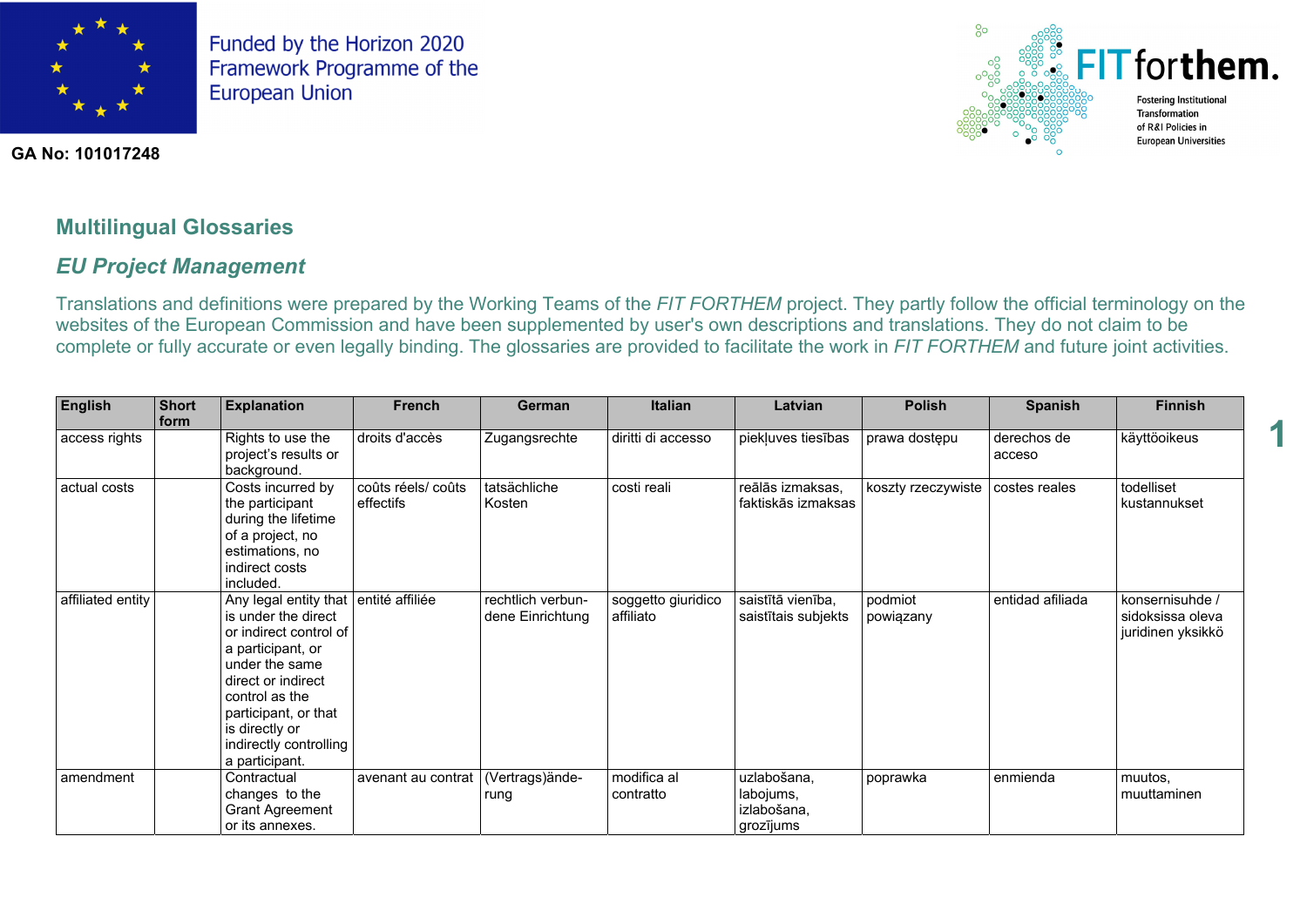

#### **GA No: 101017248**



| English                                      | <b>Short</b><br>form | <b>Explanation</b>                                                                                                                                                                                                                                                                                                                                                                                         | <b>French</b>                                                 | German                                                                                                                                                                                                                                                                                                                                                                                                                            | <b>Italian</b>                                                                                                                                       | Latvian                                                                      | <b>Polish</b>                                                                                                                                                                                                                                                                                                                                                                                            | <b>Spanish</b>                                | <b>Finnish</b>                         |
|----------------------------------------------|----------------------|------------------------------------------------------------------------------------------------------------------------------------------------------------------------------------------------------------------------------------------------------------------------------------------------------------------------------------------------------------------------------------------------------------|---------------------------------------------------------------|-----------------------------------------------------------------------------------------------------------------------------------------------------------------------------------------------------------------------------------------------------------------------------------------------------------------------------------------------------------------------------------------------------------------------------------|------------------------------------------------------------------------------------------------------------------------------------------------------|------------------------------------------------------------------------------|----------------------------------------------------------------------------------------------------------------------------------------------------------------------------------------------------------------------------------------------------------------------------------------------------------------------------------------------------------------------------------------------------------|-----------------------------------------------|----------------------------------------|
| Annotated<br><b>Model Grant</b><br>Agreement | <b>AMAG</b>          | User guide that<br>aims to explain to<br>applicants and<br>beneficiaries the<br>General Model<br>Grant Agreement.                                                                                                                                                                                                                                                                                          | Modèle annoté<br>(commenté) de<br>convention de<br>subvention | kommentierte<br>Musterfinanzhilfe-<br>vereinbarung                                                                                                                                                                                                                                                                                                                                                                                | modello del<br>contratto di<br>sovvenzione                                                                                                           | finansējuma<br>līguma veidne ar<br>anotācijām                                | Opisany/Ogólny)<br>Wzór Umowy o<br>Dotację                                                                                                                                                                                                                                                                                                                                                               | Modelo anotado<br>de acuerdo de<br>subvención | kommentoitu<br>avustusopimus-<br>malli |
| associate<br>partner                         |                      | Institutions willing<br>to be involved in a<br>project, usually<br>without financially<br>contributing to it or<br>receiving financial<br>contribution.                                                                                                                                                                                                                                                    | partenaire associé                                            | Assoziierte Partner                                                                                                                                                                                                                                                                                                                                                                                                               | partner associato                                                                                                                                    | asociētais<br>partneris                                                      | partner<br>stowarzyszony                                                                                                                                                                                                                                                                                                                                                                                 | socio asociado                                | liitännäiskumppani                     |
| background                                   |                      | Any data, know-<br>how or information.<br>tangible or<br>intangible, including<br>any rights such as<br>intellectual property<br>rights, which is:<br>held by participants<br>prior to their<br>accession to the<br>action, needed for<br>carrying out the<br>action or for<br>exploiting the<br>results of the<br>action, and<br>identified by the<br>participants.<br>identified by the<br>participants. | arrière-plan/<br>données et<br>connaissances<br>préalables    | Daten, Wissen,<br>Informationen,<br>konkret oder nicht<br>konkret, sowie<br>Schutz-rechte und<br>andere Rechte, die<br>bereits vor<br>Projektbeginn<br>verfügbar waren<br>und die für die<br>Ausführung der<br>Arbeiten im Projekt<br>oder für die<br>Verwertung der<br>Projektergebnisse<br>nötig sind. "Back-<br>ground"-Informa-<br>tionen müssen von<br>den beteiligten<br>Parteien vor<br>Projektstart<br>festgelegt werden. | conoscenza<br>pregressa,<br>qualunque dato,<br>know-how o<br>informazione<br>necessario per<br>l'attuazione del<br>progetto o per lo<br>sfruttamento | izcelšanās, fons,<br>priekšvēsture,<br>aizmugure,<br>sagatavotība,<br>pamats | zasoby (wszelkie<br>dane, know-how<br>lub informacje,<br>materialne lub<br>niematerialne, w<br>tym wszelkie<br>prawa, takie jak<br>prawa własności<br>intelektualnej,<br>które sa:<br>posiadane przez<br>uczestników przed<br>ich przystąpieniem<br>do działania,<br>potrzebne do<br>realizacji działania<br>lub do wykorzysta-<br>nia wyników<br>działania i zidenty-<br>fikowane przez<br>uczestników) | fondo                                         | taustamateraali                        |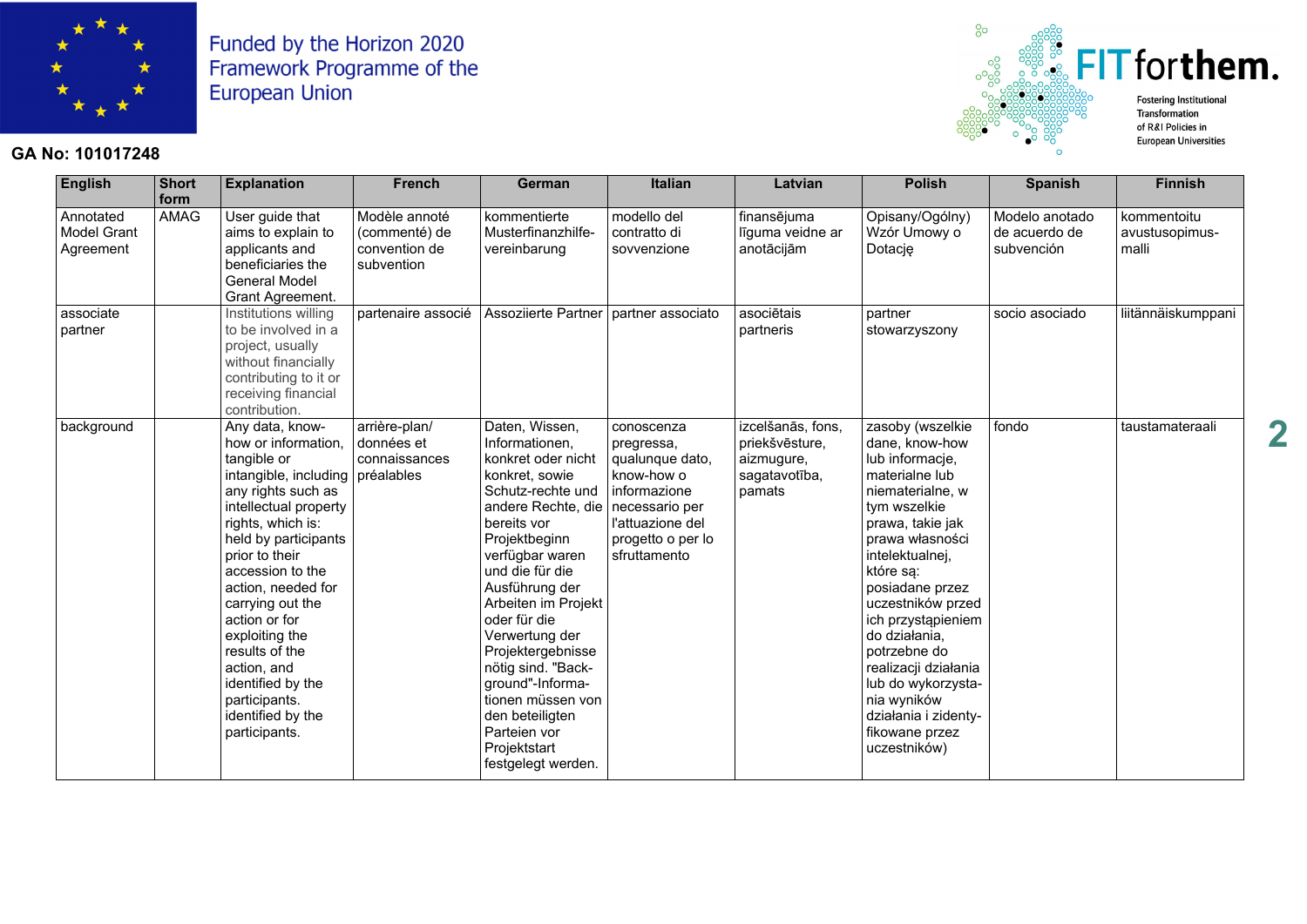

#### **GA No: 101017248**



| <b>English</b>                               | Short<br>form | <b>Explanation</b>                                                                                                                                                                                                                                   | <b>French</b>                                                                          | <b>German</b>                                         | <b>Italian</b>                                                                               | Latvian                                                                     | <b>Polish</b>                              | <b>Spanish</b>                               | <b>Finnish</b>                             |
|----------------------------------------------|---------------|------------------------------------------------------------------------------------------------------------------------------------------------------------------------------------------------------------------------------------------------------|----------------------------------------------------------------------------------------|-------------------------------------------------------|----------------------------------------------------------------------------------------------|-----------------------------------------------------------------------------|--------------------------------------------|----------------------------------------------|--------------------------------------------|
| beneficiary                                  |               | Legal entity which<br>has signed the<br><b>Grant Agreement</b><br>and therefore is<br>bound by its terms<br>and conditions with<br>regards to the<br>European Union<br>(represented by the<br>European<br>Commission or<br>another funding<br>body). | bénéficiaire                                                                           | Finanzhilfe-<br>empfänger                             | Beneficiario del<br>contratto                                                                | saņēmējs<br>(finansējuma,<br>pabalsta utml.),<br>labuma guvējs,<br>adresāts | beneficjent                                | beneficiario                                 | rahoitusta saava<br>konsortion<br>osapuoli |
| Certificate on<br>the Financial<br>Statement | CFS           | The CFS is a<br>factual report<br>produced by an<br>independent<br>auditor or Public<br>Officer. It enables<br>the European<br>Commission to<br>check whether<br>costs declared in<br>the financial<br>statements are<br>eligible.                   | Certificat sur l'état<br>financier/certificati<br>on des comptes/<br>comptes certifiés | Certifizierte<br>Bescheining der<br>Kostenaufstellung | Certificato di<br>revisione<br>finanziaria, che<br>attesta<br>l'ammissibilità<br>delle spese | finanšu pārskata<br>apliecinājums,<br>sertifikāts                           | Certyfikowane<br>Sprawozdanie<br>Finansowe | Certificado sobre<br>el estado<br>financiero | sertifioitu<br>tilinpäätös                 |
| call for<br>tenders                          |               | Thematically<br>defined requests<br>for project-<br>proposals to which<br>applicants can<br>actively respond.<br>Many calls are<br>divided into<br>subtopics.                                                                                        | appel d'offres                                                                         | Ausschreigung                                         | bando di gara                                                                                | uzaicinājums uz<br>konkursu, izsoles<br>(konkursa)<br>uzaicinājums          | zaproszenie do<br>składania ofert          | convocatoria de<br>licitación                | hakukuulutus                               |
| communi-<br>cation                           |               | Promoting the<br>action and its<br>results by providing<br>targeted<br>information to                                                                                                                                                                | Communication                                                                          | Kommunikation                                         | comunicazione                                                                                | komunikācija                                                                | komunikacja                                | comunicación                                 | viestintä,<br>tiedottaminen                |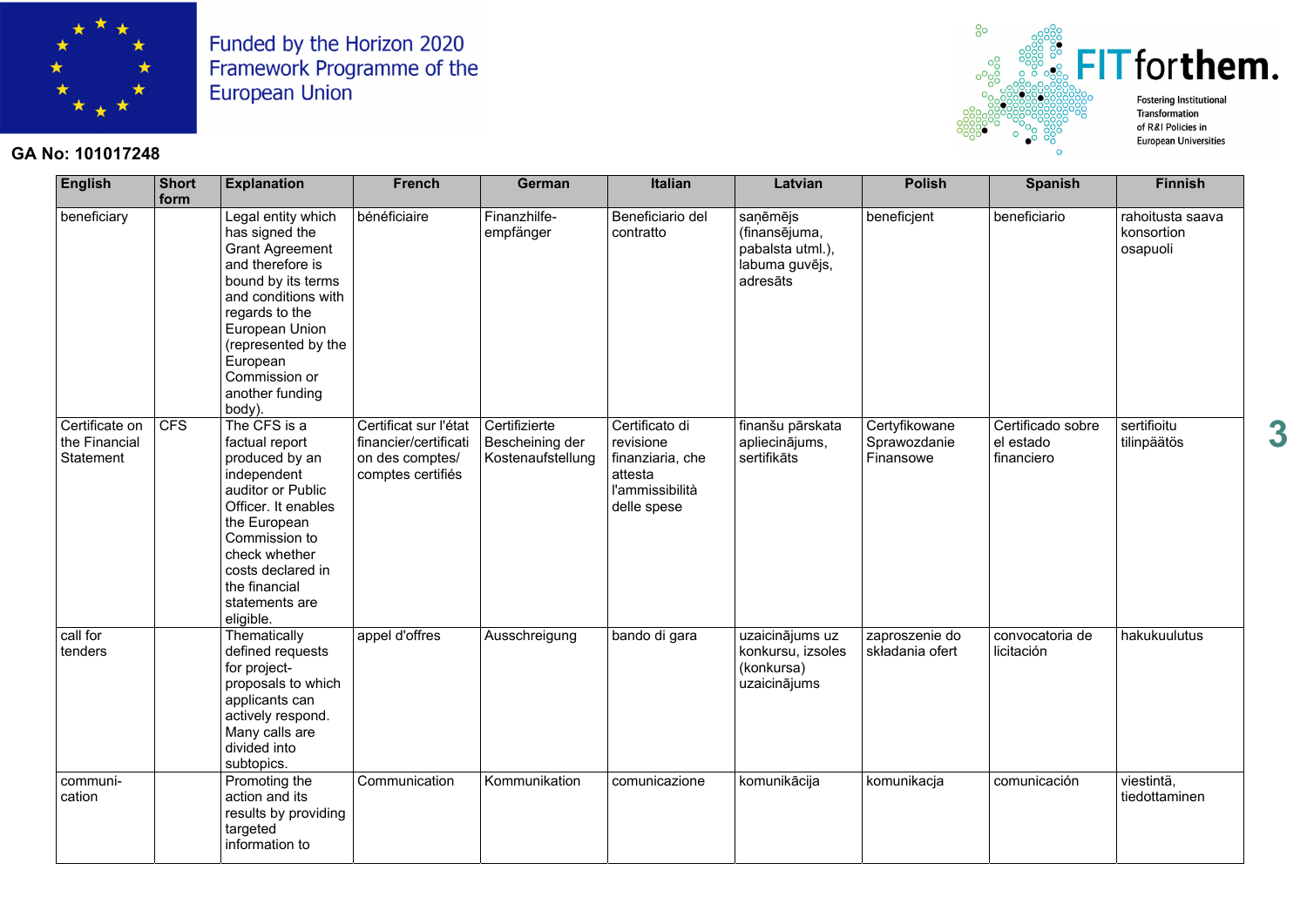

#### **GA No: 101017248**



| English                                | Short<br>form | <b>Explanation</b>                                                                                                                                                                                                           | <b>French</b>                               | German                                                                                                                                                               | <b>Italian</b>                                          | Latvian                                        | <b>Polish</b>                                  | <b>Spanish</b>                              | <b>Finnish</b>                     |
|----------------------------------------|---------------|------------------------------------------------------------------------------------------------------------------------------------------------------------------------------------------------------------------------------|---------------------------------------------|----------------------------------------------------------------------------------------------------------------------------------------------------------------------|---------------------------------------------------------|------------------------------------------------|------------------------------------------------|---------------------------------------------|------------------------------------|
|                                        |               | multiple audiences.                                                                                                                                                                                                          |                                             |                                                                                                                                                                      |                                                         |                                                |                                                |                                             |                                    |
| consortium<br>Agreement                | CA            | Contractual<br>agreement signed<br>by a project<br>consortium to<br>confirm the project<br>governance.                                                                                                                       | Accord de<br>consortium                     | Konsortial-<br>abkommen                                                                                                                                              | accordo di<br>partneriato                               | konsorcija līgums                              | umowa<br>konsorcjum                            | Acuerdo de<br>consorcio                     | konsortioso-pimus                  |
| Coordinator                            | COO           | Institution / person<br>in charge<br>responsible for<br>managing the<br>project, submitting<br>reports and<br>deliverables and<br>acting as<br>intermediary for all<br>contacts with the<br><b>EU Granting</b><br>Authority. | Coordinateur                                | Koordinator                                                                                                                                                          | Coordinatore                                            | koordinators                                   | koordynator                                    | Coordinador                                 | koordinaattori                     |
| Coordinator<br>Contact (F&T<br>Portal) | CoCo          | Coordinator<br>Contact (F&T<br>Portal)                                                                                                                                                                                       | Contact du<br>coordinateur<br>(portail F&T) | Kontaktperson auf<br>Seiten des<br>Koordinators,<br>welche an dessen<br>Stelle eine klar<br>definierte Rolle im<br>Funding and<br><b>Tenders Portal</b><br>übernimmt | Persona di<br>contatto presso<br>l'Ente<br>Coordinatore | koordinatora<br>kontaktdati (F & T<br>portāls) | Osoba kontaktowa<br>po stronie<br>koordynatora | Contacto del<br>Coordinador<br>(Portal F&T) | koordinaattorin<br>kontaktihenkilö |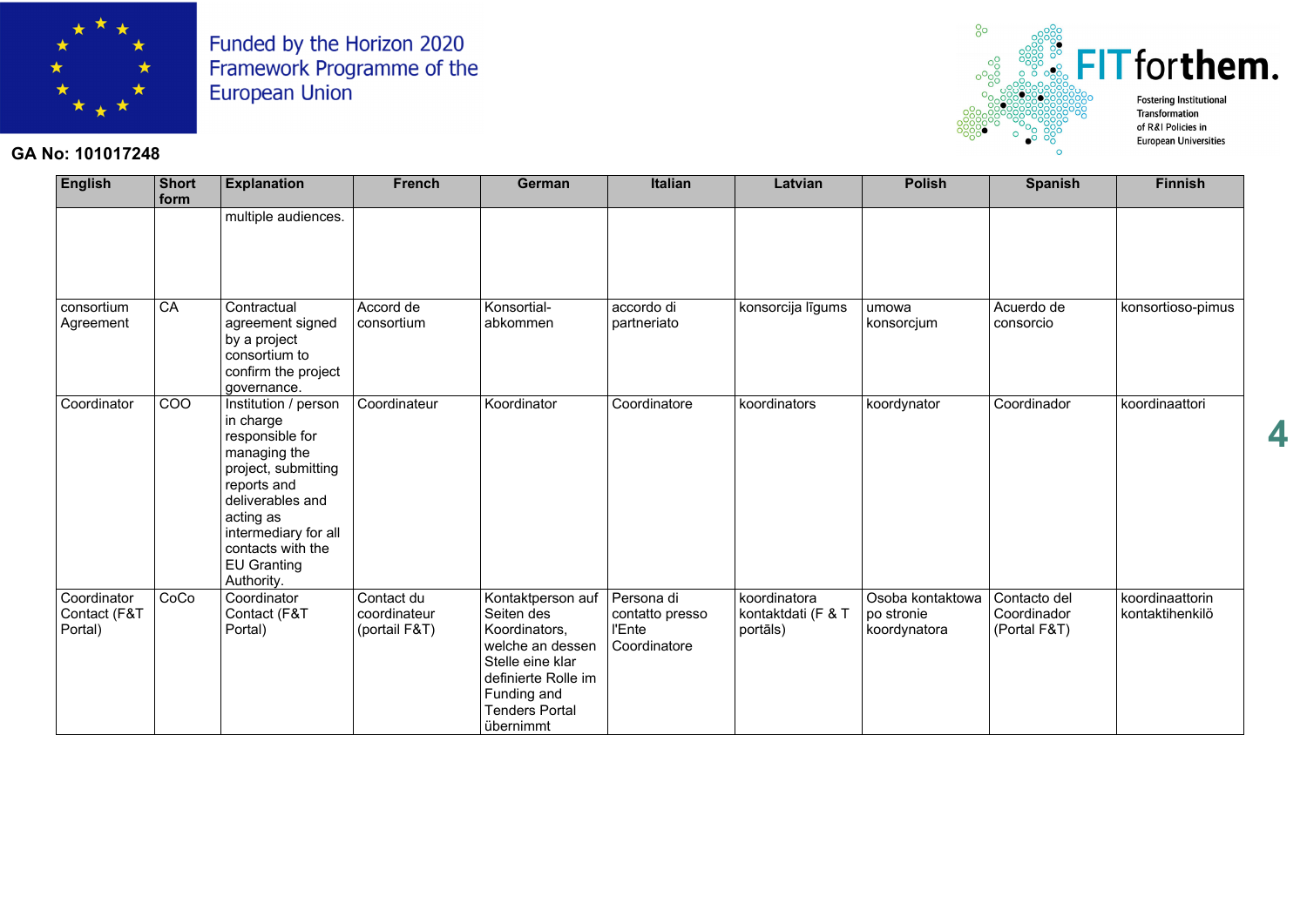

#### **GA No: 101017248**



| <b>English</b>                     | <b>Short</b><br>form | <b>Explanation</b>                                                                                                                                                      | <b>French</b>                        | German                            | <b>Italian</b>                                    | Latvian                                          | <b>Polish</b>                             | <b>Spanish</b>                     | <b>Finnish</b>                   |
|------------------------------------|----------------------|-------------------------------------------------------------------------------------------------------------------------------------------------------------------------|--------------------------------------|-----------------------------------|---------------------------------------------------|--------------------------------------------------|-------------------------------------------|------------------------------------|----------------------------------|
| Data<br>Management<br>Plan         | <b>DMP</b>           | The DMP describes<br>the data manage-<br>ment life cycle for<br>the data which is to<br>be collected,<br>processed and/or<br>generated in a<br>Horizon 2020<br>project. | Plan de gestion<br>des données       | Datenmanagemen<br>tplan           | Piano di gestione<br>dei dati                     | Datu vadības<br>plāns                            | plan zarządzania<br>danymi                | Plan de gestión de<br>datos        | aineistonhallintasu<br>unnitelma |
| data sheet                         |                      | Document<br>containing the main fiche de données<br>information on a<br>specific project.                                                                               | fiche technique/                     | Datenblatt                        | Scheda<br>informativa                             | Datu lapa                                        | arkusz danych                             | hoja de datos                      | tietolomake                      |
| day-<br>equivalent /<br>daily rate |                      | Annual personnel<br>costs for the person<br>divided by 215<br>workable days.                                                                                            | équivalent jour /<br>taux journalier | Tagessatz /<br>Tagesequivalent    | costo giornaliero                                 | dienas-<br>ekvivalents/dienas<br>likme           | ekwiwalent<br>dzienny / stawka<br>dzienna | día-equivalente /<br>tarifa diaria | päiväpalkka                      |
| deliverables                       |                      | Deliverables are<br>additional outputs<br>that must be<br>produced at a given<br>moment during the<br>action.                                                           | objectifs / livrables                | zu liefernde<br>Projektergebnisse | prodotti attesi<br>dalle attività del<br>progetto | nodevumi                                         | wyniki / rezultaty                        | entregables                        | tuotokset                        |
| depreciation                       |                      | Decrease in the<br>value of assets and<br>method to<br>reallocate the cost<br>of a tangible asset<br>over its useful life<br>span.                                      | amortissement                        | Abschreibung                      | ammortamento                                      | nolietojums,<br>vērtības zudums,<br>amortizācija | amortyzacja                               | depreciación                       | poistot                          |
| direct costs                       |                      | Costs that can be<br>directly allocated to<br>a project or action<br>and are necessary<br>for its<br>implementation.                                                    | coûts directs                        | Direkte Kosten                    | costi diretti                                     | tiešās izmaksas                                  | koszty<br>bezpośrednie                    | costes directos                    | välittömät<br>kustannukset       |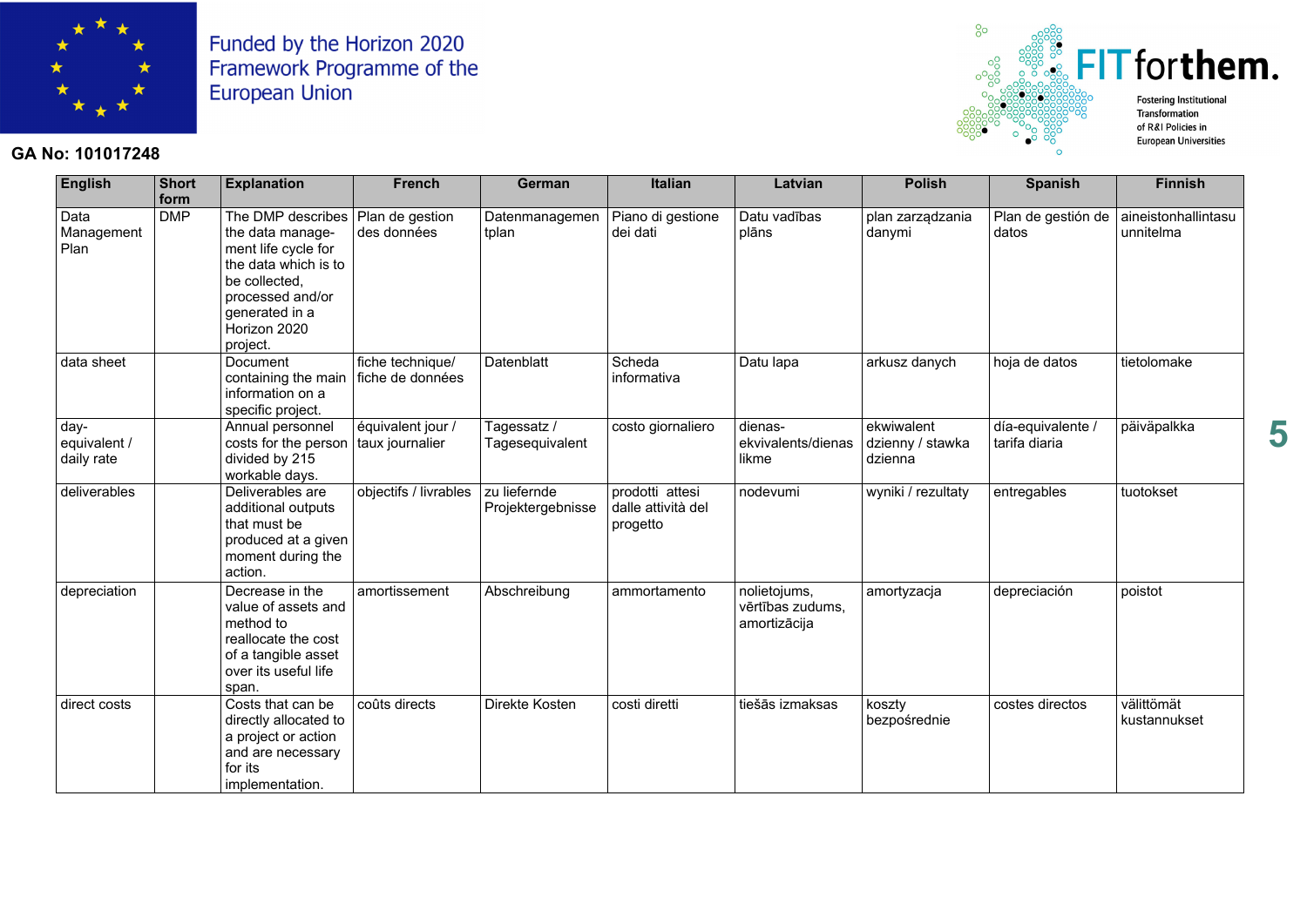

#### **GA No: 101017248**



| <b>English</b>                      | Short<br>form | <b>Explanation</b>                                                                                                                                                                                             | <b>French</b>                                 | German                                            | <b>Italian</b>                           | Latvian                                                                                                                                      | <b>Polish</b>                                           | <b>Spanish</b>                            | <b>Finnish</b>                  |
|-------------------------------------|---------------|----------------------------------------------------------------------------------------------------------------------------------------------------------------------------------------------------------------|-----------------------------------------------|---------------------------------------------------|------------------------------------------|----------------------------------------------------------------------------------------------------------------------------------------------|---------------------------------------------------------|-------------------------------------------|---------------------------------|
| dissemination                       |               | Public disclosure of<br>the results by any<br>appropriate means<br>(other than<br>resulting from<br>protecting or<br>exploiting the<br>results), including<br>by scientific<br>publications via any<br>medium. | diffusion/<br>dissémination/vulg<br>arisation | Verbreitung                                       | disseminazione.<br>diffusione            | izplatīšana                                                                                                                                  | upowszechnianie<br>wyników badań                        | difusión                                  | levittäminen,<br>disseminaatio  |
| eligibility                         |               | Entitlement to<br>participate, or to<br>access; also<br>chargeability of<br>costs.                                                                                                                             | éligibilité                                   | Zulassungsbe-<br>rechtigung                       | eleggibilità                             | attiecināmība,<br>atbilstība<br>(prasībām,<br>kritērijiem), tiesīgs<br>spēlēt, tiesības<br>(priekšrocība) tikt<br>izraudzītam<br>(ievēlētam) | kwalifikowalność                                        | elegibilidad                              | kelpoisuus                      |
| Ethics and<br>research<br>integrity |               | Ethics and<br>research integrity                                                                                                                                                                               | Éthique et intégrité<br>de la recherche       | Ethik und Integrität<br>in der Forschung          | etica e integrità<br>della ricerca       | pētniecības ētika<br>un integritāte                                                                                                          | Etyka i uczciwość<br>w badaniach/<br>integralność badań | Ética e integridad<br>de la investigación | etiikka ja<br>tutkimuksen eheys |
| European<br>Commission              | COM/<br>EC    | European<br>Commission                                                                                                                                                                                         | Commission<br>européenne                      | Europäische<br>Kommission                         | Commissione<br>Europea                   | Eiropas Komisija                                                                                                                             | Komisja<br>Europejska                                   | Comisión Europea                          | Euroopan<br>komissio            |
| European<br>Research<br>Area        | <b>ERA</b>    | European<br>Research Area                                                                                                                                                                                      | Espace européen<br>de la recherche            | Europäischer<br>Forschungsraum                    | Area Europea<br>della Ricerca            | Eiropas<br>Pētniecības telpa                                                                                                                 | Europejska<br>Przestrzeń<br>Badawcza                    | Espacio Europeo<br>de Investigación       | Eurooppalainen<br>tutkimusalue  |
| Evaluation<br>Summary<br>Report     | <b>ESR</b>    | Document<br>applicants receive<br>after the evaluation<br>of the project, with<br>the comments from<br>the reviewers                                                                                           | Rapport<br>d'évaluation                       | Zusammen-<br>gefasster<br>Evaluations-<br>bericht | Rapporto di sintesi<br>della valutazione | vērtējuma<br>kopsavilkuma<br>ziņojums                                                                                                        | Raport<br>podsumowujący<br>ewaluację                    | Informe de<br>resumen de la<br>evaluación | arviointiyhteenveto             |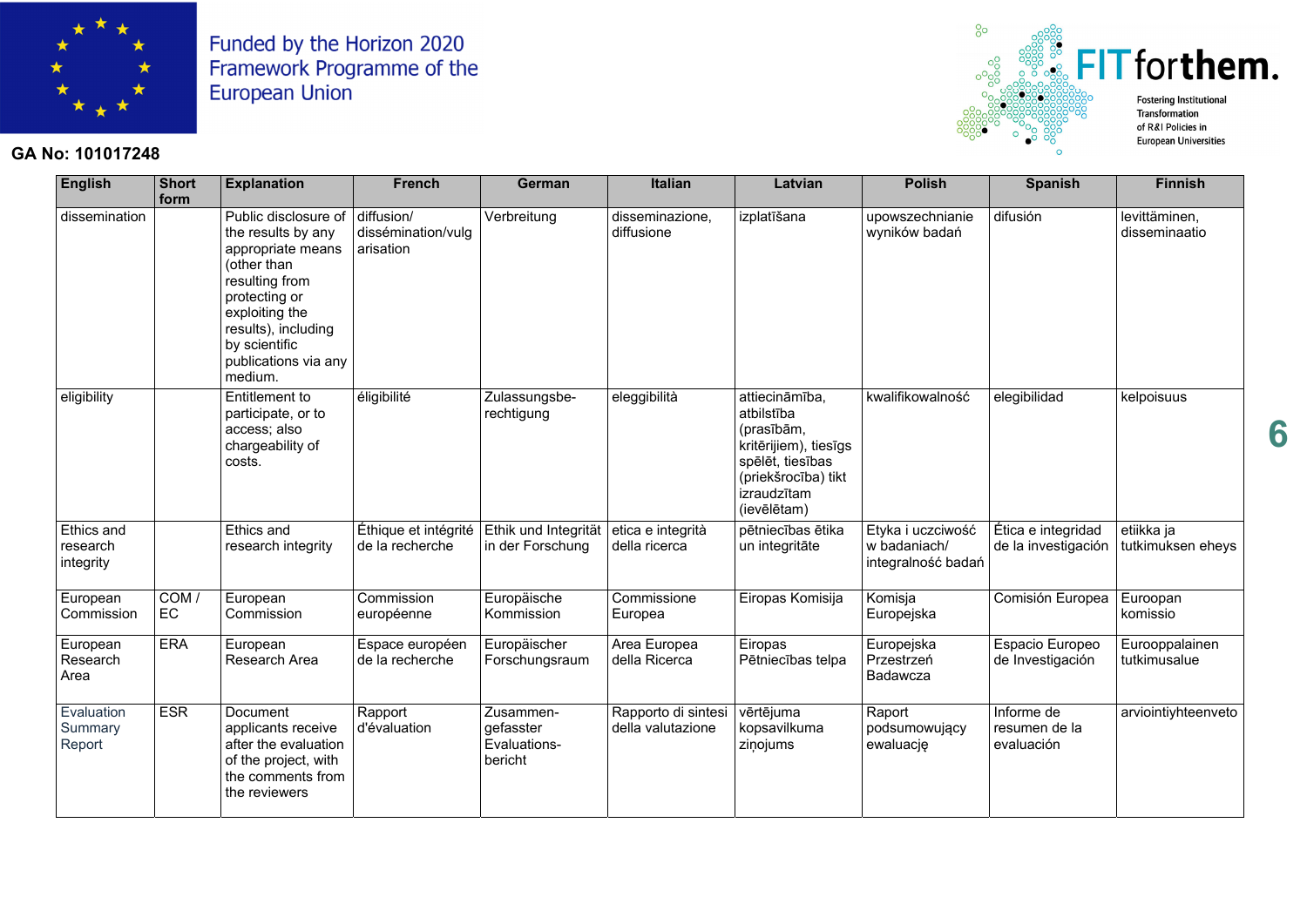

# **SEET for them. Fostering Institutional** Transformation

**7** 

**GA No: 101017248**



 $^{0}$ 

**English Short form** Explanation | French | German | Italian | Latvian | Polish | Spanish | Finnish exploitation Use of results for commercial purposes or in public policymaking. exploitation (valorisation) Verwertung valorizzazione dei risultati saimniecība, iegūšana, izmantošana, ekspluatācija, apstrāde, lietošana, saimniecības pārzināšana <sup>u</sup>żytkowanie, eksploatacja explotación hyödyntäminen final payment | Payment received after the completion of the project and acceptance of costs and reports. paiement final (solde de paiement) Abschlußzah-lung pagamento finale, saldo gala maksājums | płatność końcowa | pago final | loppumaksatus financial capacity Capacity of an individual Institution to manage their own financial affairs. capacité financière finanzielle Leistungsfähigkeit capacità finanziaria finanšu kapacitāte zdolność finansowa capacidad financiera taloudellinen toimintakyky financial statement FS Financial report completed and signed online by each beneficiary for each reporting period. bilan financier Finanzbericht rendiconto finanziario finanšu pārskats, pārskats par finansiālo stāvokli sprawozdanie finansowe declaración financiera tilinpäätös Funding and **Tenders** Portal F & T Portal Funding and Tenders Portal Portail des financements et des appels d'offres Fördermittel- und Ausschreibungsportal portale dei finanziamenti e dei bandi di gara Finansējuma un iepirkumu portāls IF & T portall Portal Finansowanie i **Przetargi** Portal de Financiación y Licitaciones Euroopan komission rahoitusportaali Gantt chart | Project management tool that graphically displays the chronological sequence of activities on a time axis. Diagramme de Gantt (diagramme de planification des tâches) Projektstrukturplan (Gantt-Projektstruktur- diagramma di diagramma wykres Gantta Diagrama de Gantt Ganttin kaavio<br>plan (Gantt- Gantt, Gantt, Gantta diagramma diagramma diagrama de Gantt Ganttin kaavio<br>Diagramm)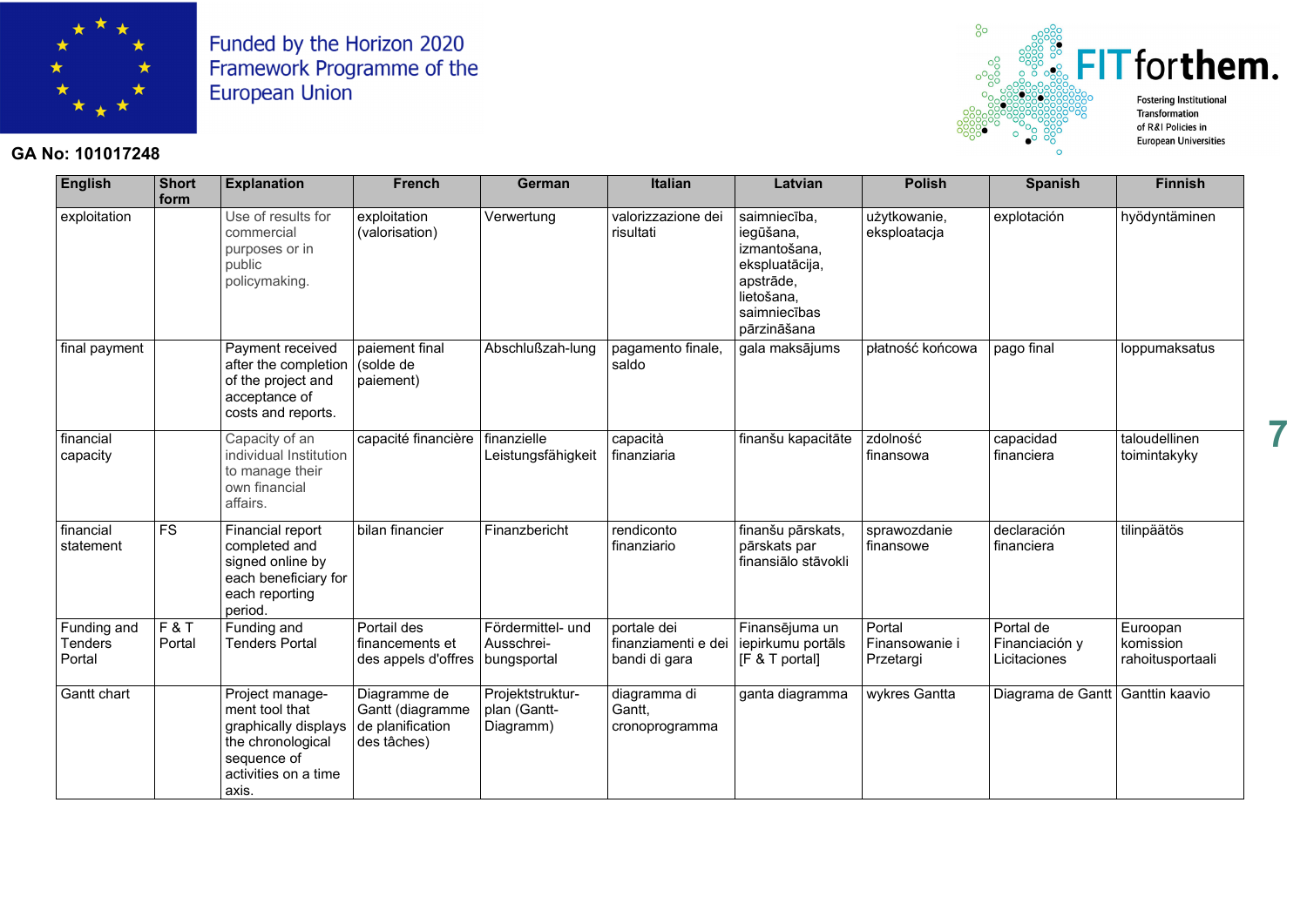

#### **GA No: 101017248**



| <b>English</b>                 | <b>Short</b><br>form | <b>Explanation</b>                                                                                                                                                                                                                                                                                                                                                                                | <b>French</b>                                                              | German                                                                                                                                                          | Italian                                                                                                                                                                                                                                                                                                                                         | Latvian                       | <b>Polish</b>                                                                                                                                                                                                                                      | <b>Spanish</b>                | <b>Finnish</b>                                      |
|--------------------------------|----------------------|---------------------------------------------------------------------------------------------------------------------------------------------------------------------------------------------------------------------------------------------------------------------------------------------------------------------------------------------------------------------------------------------------|----------------------------------------------------------------------------|-----------------------------------------------------------------------------------------------------------------------------------------------------------------|-------------------------------------------------------------------------------------------------------------------------------------------------------------------------------------------------------------------------------------------------------------------------------------------------------------------------------------------------|-------------------------------|----------------------------------------------------------------------------------------------------------------------------------------------------------------------------------------------------------------------------------------------------|-------------------------------|-----------------------------------------------------|
| Gender<br><b>Equality Plan</b> | <b>GEP</b>           | In the specific<br>context of research<br>organizations and<br>higher education<br>institutions, the<br>European<br>Commission<br>considers a Gender<br>Equality Plan as a<br>set of actions<br>aiming at:<br>identifying gender<br>bias; Identifying<br>and implementing<br>innovative<br>strategies to correct<br>any bias; setting<br>targets and<br>monitoring<br>progress via<br>indicators. | Plan/politique<br>d'égalité des sexes                                      | Gleichstellungs-<br>plan                                                                                                                                        | piano di parità di<br>genere                                                                                                                                                                                                                                                                                                                    | Dzimumu<br>līdztiesības plāns | Plan na rzecz<br>równouprawnienia<br>płci                                                                                                                                                                                                          | Plan de igualdad<br>de género | Tasa-arvosuunni-<br>telma                           |
| gold & green<br>open access    |                      | Gold open access:<br>publication directly<br>in online resources;<br>Green open<br>access: publication<br>in any medium<br>putting a copy in an<br>archive freely<br>accessible.                                                                                                                                                                                                                  | Publication<br>ouverte<br>(publication en<br>ligne gratuite ou<br>payante) | Goldener & grüner accesso aperto<br>freier Zugriff<br>(direkte freie<br>elektro-nische<br>Veröffent-lichung<br>und elektronische<br>Zweitveröffent-<br>lichung) | alle pubblicazioni e atvērtā piekļuve<br>ai dati; gold<br>(pubblicato su<br>risorse online<br>soggette a peer<br>review, spesso a<br>pagamento);<br>green (auto-<br>archiviazione della<br>copia elettronica di<br>una pubblicazione<br>di ricerca nel<br>proprio archivio<br>istituzionale, con<br>un periodo di<br>embargo da 6 a 12<br>mesi) | zelta un zalā                 | złoty i zielony<br>otwarty dostęp,<br>złoty otwarty<br>dostęp: publikacja<br>bezpośrednio w<br>zasobach<br>internetowych;<br>zielony otwarty<br>dostęp: publikacja<br>na dowolnym<br>nośniku,<br>umieszczenie kopii<br>ogólnodostępnym<br>archiwum | acceso abierto oro<br>y verde | rinnakkaisjulkaisu<br>ja maksuton avoin<br>julkaisu |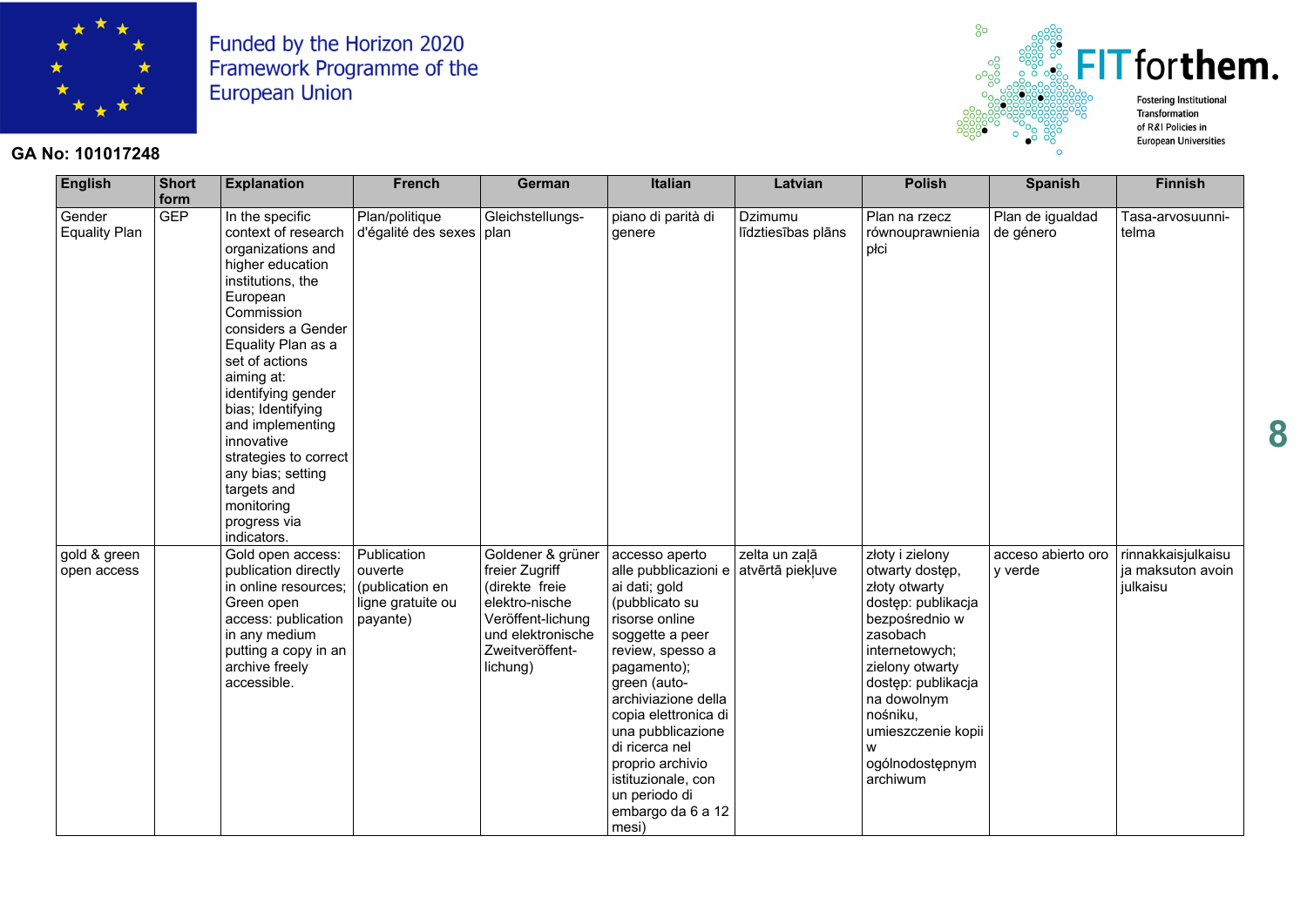

#### **GA No: 101017248**



| <b>English</b>                                           | <b>Short</b><br>form | <b>Explanation</b>                                                                                                                                                                                                           | <b>French</b>                                                 | German                              | <b>Italian</b>                                        | Latvian                                                                                        | <b>Polish</b>                                             | <b>Spanish</b>                                              | <b>Finnish</b>                                               |
|----------------------------------------------------------|----------------------|------------------------------------------------------------------------------------------------------------------------------------------------------------------------------------------------------------------------------|---------------------------------------------------------------|-------------------------------------|-------------------------------------------------------|------------------------------------------------------------------------------------------------|-----------------------------------------------------------|-------------------------------------------------------------|--------------------------------------------------------------|
| Grant<br>Agreement                                       | <b>GA</b>            | Contract the<br>beneficiaries sign<br>with the contracting<br>authority (the<br>European<br>Commission).<br>Legal basis for the<br>implementation of<br>the action or<br>project.                                            | Convention de<br>subvention                                   | Finanzhilfevereinb<br>arung         | contratto di<br>sovvenzione                           | mērķfinansējuma<br>līgums,<br>finansēšanas<br>līgums, dotācijas<br>līgums, subsīdiju<br>līgums | Umowa o<br>dofinansowanie                                 | Acuerdo de<br>subvención                                    | avustussopimus                                               |
| Human<br><b>Resources</b><br>Strategy for<br>Researchers | HRS4R                | The Human<br>Resources Strategy<br>for Researchers<br>(HRS4R) supports<br>research<br>institutions and<br>funding organi-<br>zations in the<br>implementation of<br>the Charter & Code<br>in their policies and<br>practices | Stratégie de<br>ressources<br>humaines pour les<br>chercheurs | Personalstrategie<br>für Forschende | Strategia sulle<br>risorse umane per<br>i ricercatori | Cilvēkresursu<br>stratēģija<br>pētniekiem<br>[HRS4R]                                           | Strategia Zasobów<br>Ludzkich dla<br>Naukowców            | Estrategia de<br>Recursos<br>Humanos para<br>Investigadores | tutkijoita koskeva<br>henkilöstöresurssi<br>strategia, HRS4R |
| impact                                                   |                      | direct effect<br>attributable to the<br>project                                                                                                                                                                              | impact                                                        | Auswirkung                          | impatto                                               | ietekme,<br>iedarbība, impulss<br>sadursme,                                                    | wpływ,<br>bezpośredni efekt<br>przypisywany<br>projektowi | impacto                                                     | vaikuttavuus                                                 |
| indirect costs                                           |                      | institutional costs<br>not directly linkable<br>to the project                                                                                                                                                               | coûts indirects                                               | indirekte Kosten                    | costi indiretti,<br>spese generali                    | netiešās izmaksas                                                                              | koszty pośrednie                                          | costes indirectos                                           | epäsuorat<br>kustannukset                                    |
| innovation<br>capacity                                   |                      | Potential of an<br>organisation to<br>actively promote<br>innovation<br>processes                                                                                                                                            | capacité<br>d'innovation                                      | Innovationskraft                    | capacità<br>innovativa                                | inovāciju<br>kapacitāte                                                                        | zdolność<br>innowacyjna                                   | capacidad de<br>innovación                                  | innovaatiokapasite<br>etti                                   |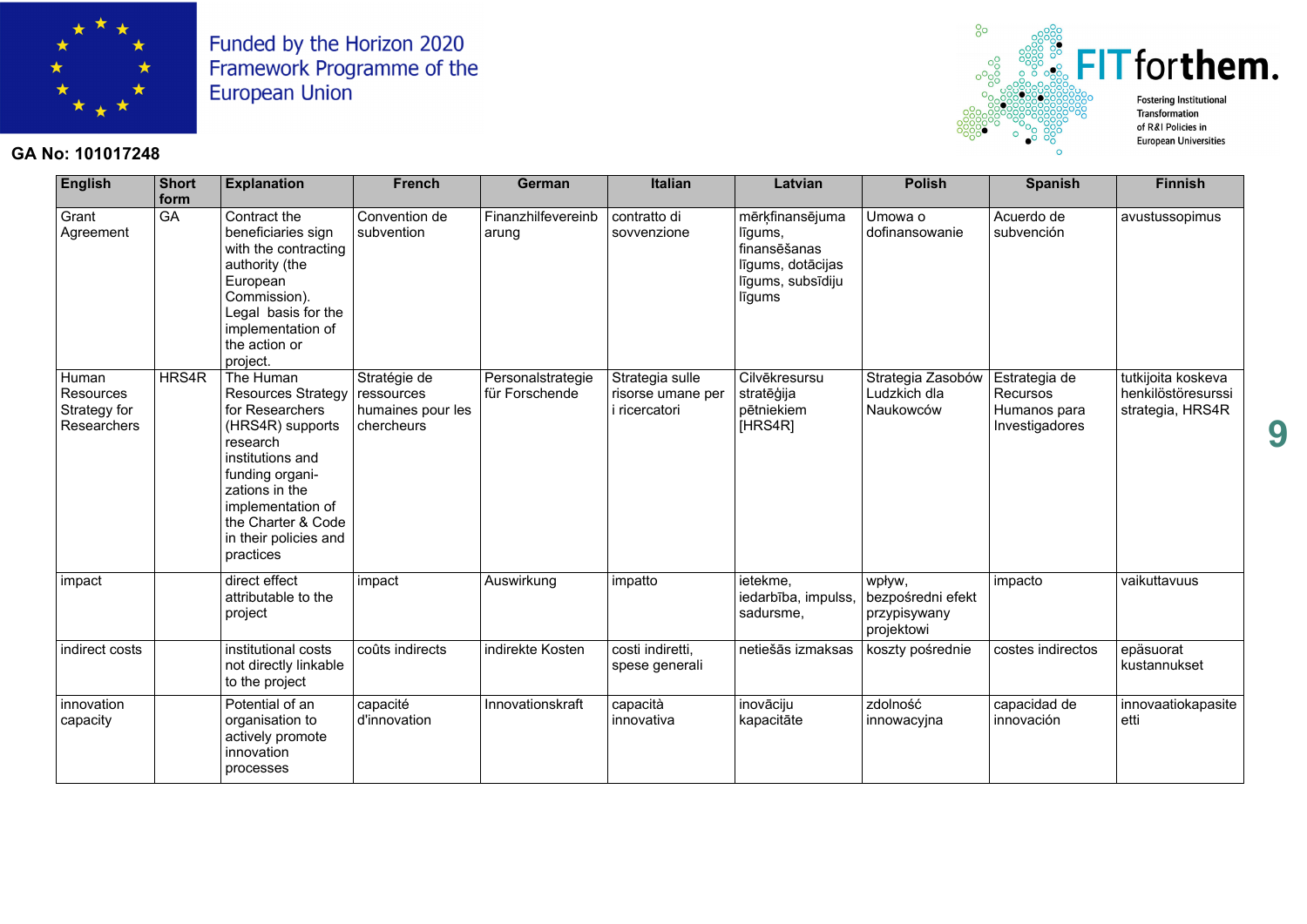

#### **GA No: 101017248**



| <b>English</b>                            | <b>Short</b><br>form | <b>Explanation</b>                                                                                                                                                                         | <b>French</b>                         | German                                                                   | <b>Italian</b>                                                                                     | Latvian                                                                              | <b>Polish</b>                     | <b>Spanish</b>                          | <b>Finnish</b>                   |
|-------------------------------------------|----------------------|--------------------------------------------------------------------------------------------------------------------------------------------------------------------------------------------|---------------------------------------|--------------------------------------------------------------------------|----------------------------------------------------------------------------------------------------|--------------------------------------------------------------------------------------|-----------------------------------|-----------------------------------------|----------------------------------|
| innovation<br>management                  |                      | Systematic<br>planning, managing<br>and controlling of<br>innovations in<br>organisations.                                                                                                 | gestion des<br>innovations            | Innovationsmanag<br>ement                                                | gestione<br>dell'innovazione                                                                       | inovāciju vadība                                                                     | zarządzanie<br>innowacjami        | gestión de la<br>innovación             | innovaatiotoiminna<br>n hallinto |
| Intellectual<br>Property<br><b>Rights</b> | <b>IPR</b>           | Legal rights that<br>are acquired by an<br>owner of<br>intellectual<br>property.                                                                                                           | Droits de propriété<br>intellectuelle | Rechte an<br>geistigem<br>Eigentum                                       | diritti di proprietà<br>intellettuale                                                              | intelektuālā<br>īpašuma tiesības                                                     | Prawa własności<br>intelektualnej | Derechos de<br>propiedad<br>intelectual | immateriaalioikeud<br>et         |
| interim<br>payment                        |                      | Payment received<br>after each reporting<br>period.                                                                                                                                        | paiement<br>intermédiaire             | Zwischenzahlung                                                          | pagamento<br>intermedio                                                                            | starpmaksājums                                                                       | płatność okresowa                 | pago intermedio                         | välimaksu                        |
| Internal<br>invoicing                     |                      | Invoices covering<br>the costs costs for<br>goods and services<br>produced or<br>provided by the<br>beneficiary itself for<br>the action (e.g. by<br>internal workshops<br>or laboratories | <b>Facturation interne</b>            | Interne Leistungs-<br>verrechnung                                        | fatturazione<br>interna di beni e/o<br>servizi prodotti<br>all'interno<br>dell'organizza-<br>zione | iekšējie rēķini                                                                      | Fakturowanie<br>wewnętrzne        | Facturación<br>interna                  | sisäinen laskutus                |
| joint owner-<br>ship                      |                      | Two or more<br>beneficiaries co-<br>owning project<br>results and IPR.                                                                                                                     | propriété conjointe                   | gemeinsame<br>Wahrnehmung von dei risultati<br>Rechten an<br>Ergebnissen | titolarità congiunta                                                                               | kopīpašums,<br>kopīgas atbildības<br>un piekritības<br>princips, kopīga<br>atbildība | współwłasność                     | propiedad<br>conjunta                   | yhteisomistus                    |
| knowledge<br>management                   |                      | Process of<br>generating,<br>processing,<br>managing, storing<br>and disseminating<br>information.                                                                                         | gestion des<br>connaissances          | Wissensmanagem<br>ent                                                    | gestione della<br>conoscenza                                                                       | zināšanu vadība                                                                      | zarządzanie<br>wiedzą             | gestión del<br>conocimiento             | tiedonhallinta                   |
| knowledge<br>transfer                     |                      | Process of<br>disseminating<br>knowledge for<br>further exploitation.                                                                                                                      | transfert de<br>connaissances         | Wissenstransfer                                                          | trasferimento della<br>conoscenza                                                                  | zināšanu pārnese                                                                     | transfer wiedzy                   | transferencia de<br>conocimientos       | tiedonsiirto                     |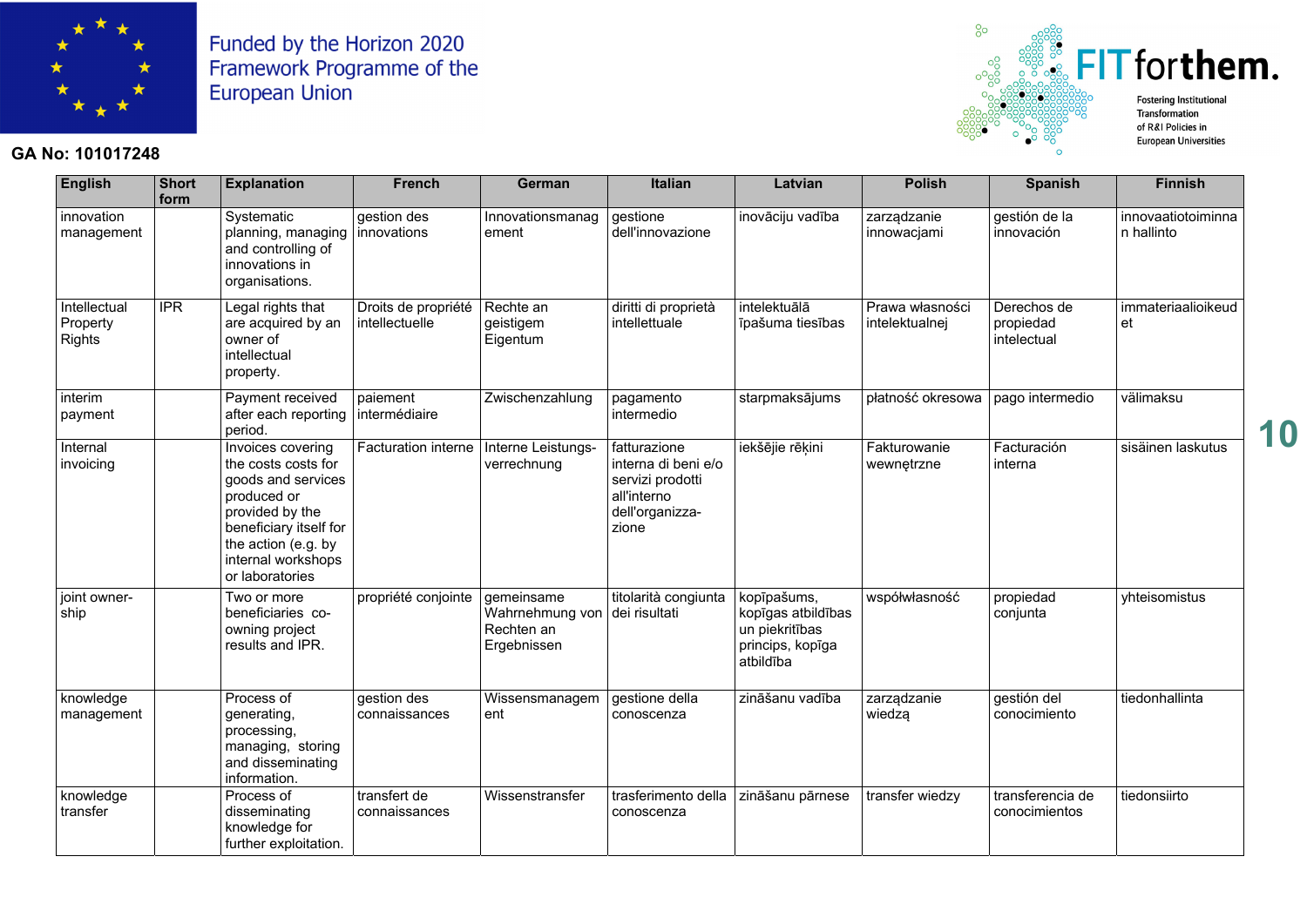

#### **GA No: 101017248**



| <b>English</b>                   | <b>Short</b><br>form | <b>Explanation</b>                                                                                                                                                    | <b>French</b>                        | German                                                                                                            | <b>Italian</b>                                          | Latvian                                                                                                                                                               | <b>Polish</b>                            | <b>Spanish</b>                    | <b>Finnish</b>                                       |
|----------------------------------|----------------------|-----------------------------------------------------------------------------------------------------------------------------------------------------------------------|--------------------------------------|-------------------------------------------------------------------------------------------------------------------|---------------------------------------------------------|-----------------------------------------------------------------------------------------------------------------------------------------------------------------------|------------------------------------------|-----------------------------------|------------------------------------------------------|
| lump-sum-<br>funding             |                      | Lump Sum Funding   financement<br>is a simplified way<br>of reimbursing<br>projects for costs in<br>the form of fixed<br>lump sums for<br>completed work<br>packages. | forfaitaire                          | Förderung nach<br>Pauschalen                                                                                      | finanziamento<br>forfettario                            | finansēšana ar<br>vienreizēju<br>maksājumu,<br>vienreiz<br>izmaksājama<br>finansējuma<br>summa,<br>vienreizējs<br>kopsummas<br>maksājums,<br>vienreizējs<br>maksājums | Finansowanie<br>ryczałtowe               | financiación a<br>tanto alzado    | Lump sum<br>rahoitus,<br>kertaluontoinen<br>rahoitus |
| metadata                         |                      | Structured data that   métadonnées<br>contains<br>information about<br>the characteristics<br>of other data.                                                          |                                      | Metadaten                                                                                                         | metadati                                                | metadati                                                                                                                                                              | metadane                                 | metadatos                         | metadata,<br>metatiedot                              |
| midterm<br>review<br>meeting     |                      | Review meeting<br>organised together<br>with the funding<br>authority to monitor<br>the project<br>progress after the<br>midterm report.                              | réunion de bilan à<br>mi-parcours    | Meeting zur<br><b>Revision des</b><br>Projektfortschritts<br>zur Mitte der<br>Projektlaufzeit                     | incontro di<br>revisione di medio<br>termine            | vidusposma<br>pārskata tikšanās                                                                                                                                       | spotkanie<br>przeglądowe<br>śródokresowe | reunión de revisión<br>intermedia | väliarvointikokous                                   |
| milestones                       |                      | Control points in<br>the project that help<br>to chart progress.                                                                                                      | jalons/ étapes clés                  | Meilenstein                                                                                                       | momenti di<br>controllo<br>dell'attività di<br>progetto | starpposma<br>mērķis, šķirtne                                                                                                                                         | kamienie milowe                          | hitos                             | merkkipaalu<br>tavoitteiden<br>saavuttamisessa       |
| Mutual<br>insurance<br>mechanism |                      | Horizon Europe re-<br>namend<br>'Beneficiary<br>Guarantee Fund"<br>that was part of<br>Horizon 2020                                                                   | Mécanisme<br>d'assurance<br>mutuelle | Auf Gegenseitig-<br>keit beruhender<br>Versicherungs-<br>mechanismus<br>(ehemals<br>Teilnehmer-<br>Garantiefonds) | meccanismo di<br>mutua garanzia                         | savstarpējas<br>apdrošināšanas/no<br>drošinājuma<br>mehānisms                                                                                                         | Mechanizm<br>ubezpieczeń<br>wzajemnych   | Mecanismo de<br>seguro mutuo      | talouden<br>yhteisvastuumeka<br>nismi                |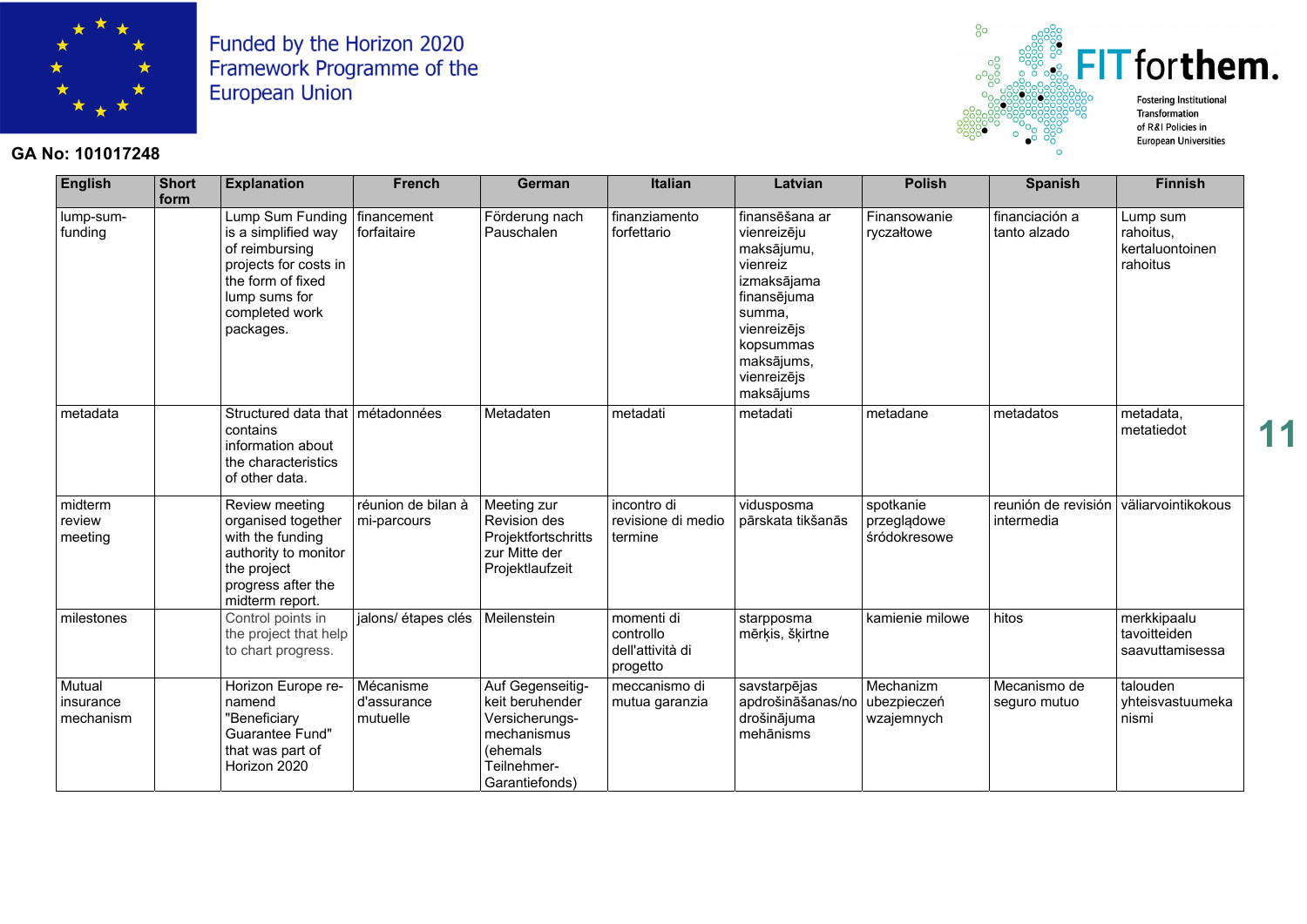

#### **GA No: 101017248**



| <b>English</b>                                        | <b>Short</b><br>form | <b>Explanation</b>                                                                                                                                                                                                                       | <b>French</b>                                                    | German                                                                                                       | <b>Italian</b>                                                        | Latvian                                                        | <b>Polish</b>                                          | <b>Spanish</b>                                                        | <b>Finnish</b>                                                |
|-------------------------------------------------------|----------------------|------------------------------------------------------------------------------------------------------------------------------------------------------------------------------------------------------------------------------------------|------------------------------------------------------------------|--------------------------------------------------------------------------------------------------------------|-----------------------------------------------------------------------|----------------------------------------------------------------|--------------------------------------------------------|-----------------------------------------------------------------------|---------------------------------------------------------------|
| National<br><b>Contact Point</b>                      | <b>NCP</b>           | <b>National Contact</b><br>Points (NCPs) are<br>independent<br>organizations<br>providing<br>information to<br>applicants in their<br>native language.                                                                                   | Point de contact<br>national                                     | Nationale<br>Kontaktstelle NKS                                                                               | punto di contatto<br>nazionale                                        | Nacionālais<br>Kontaktpunkts                                   | <b>Krajowy Punkt</b><br>Kontaktowy                     | Punto de contacto<br>nacional                                         | kansallinen<br>kontaktihenkilö                                |
| Open and<br>transparent<br>merit-based<br>recruitment |                      | Open and<br>transparent merit-<br>based recruitment                                                                                                                                                                                      | Un recrutement<br>ouvert et<br>transparent basé<br>sur le mérite | Offene und<br>transparente<br>leistungsbezogene<br>Rekrutierung                                              | reclutamento con<br>procedure di<br>trasparenza,<br>basato sul merito | atvērta un<br>caurspīdīga<br>personāla atlase<br>pēc nopelniem | Otwarta i<br>przejrzysta<br>rekrutacja<br>merytoryczna | Contratación<br>abierta y<br>transparente<br>basada en los<br>méritos | avoin, läpinäkyvä<br>ja ansioihin<br>perustuva<br>rekrytointi |
| open science                                          |                      | Academic practices<br>inviting manifold<br>stakeholders to<br>participate in and<br>contribute to<br>research projects.<br>Research data and<br>any outcomes/<br>outputs of the<br>project is made<br>freely available to<br>the public. | Science ouverte                                                  | Offene<br>Wissenschaft<br>(freier Zugang zur<br>Wissenschaft und<br>zu<br>wissenschaftlichen<br>Ergebnissen) | scienza aperta                                                        | atvērtā zinātne                                                | otwarta nauka                                          | ciencia abierta                                                       | avoin tiede                                                   |
| patent                                                |                      | A patent is a sove-<br>reignly granted<br>commercial<br>property right for an<br>invention.                                                                                                                                              | brevet                                                           | Patent                                                                                                       | brevetto                                                              | patents                                                        | patent                                                 | patente                                                               | patentti                                                      |
| person-month                                          |                      | Staff expenses /<br>human effort<br>calculated on the<br>basis of full-time<br>equivalents                                                                                                                                               | personne-mois                                                    | Personenmonat                                                                                                | mese/persona                                                          | personmēnesis                                                  | osobo-miesiąc                                          | persona-mes                                                           | henkilötyökuukausi                                            |
| Personnel<br>costs                                    |                      | staff costs                                                                                                                                                                                                                              | Frais de personnel                                               | Personalkosten                                                                                               | costi di personale                                                    | personāla<br>izmaksas                                          | Koszty osobowe/<br>Koszty personelu                    | Costes de<br>personal                                                 | henkilöstökustann<br>ukset                                    |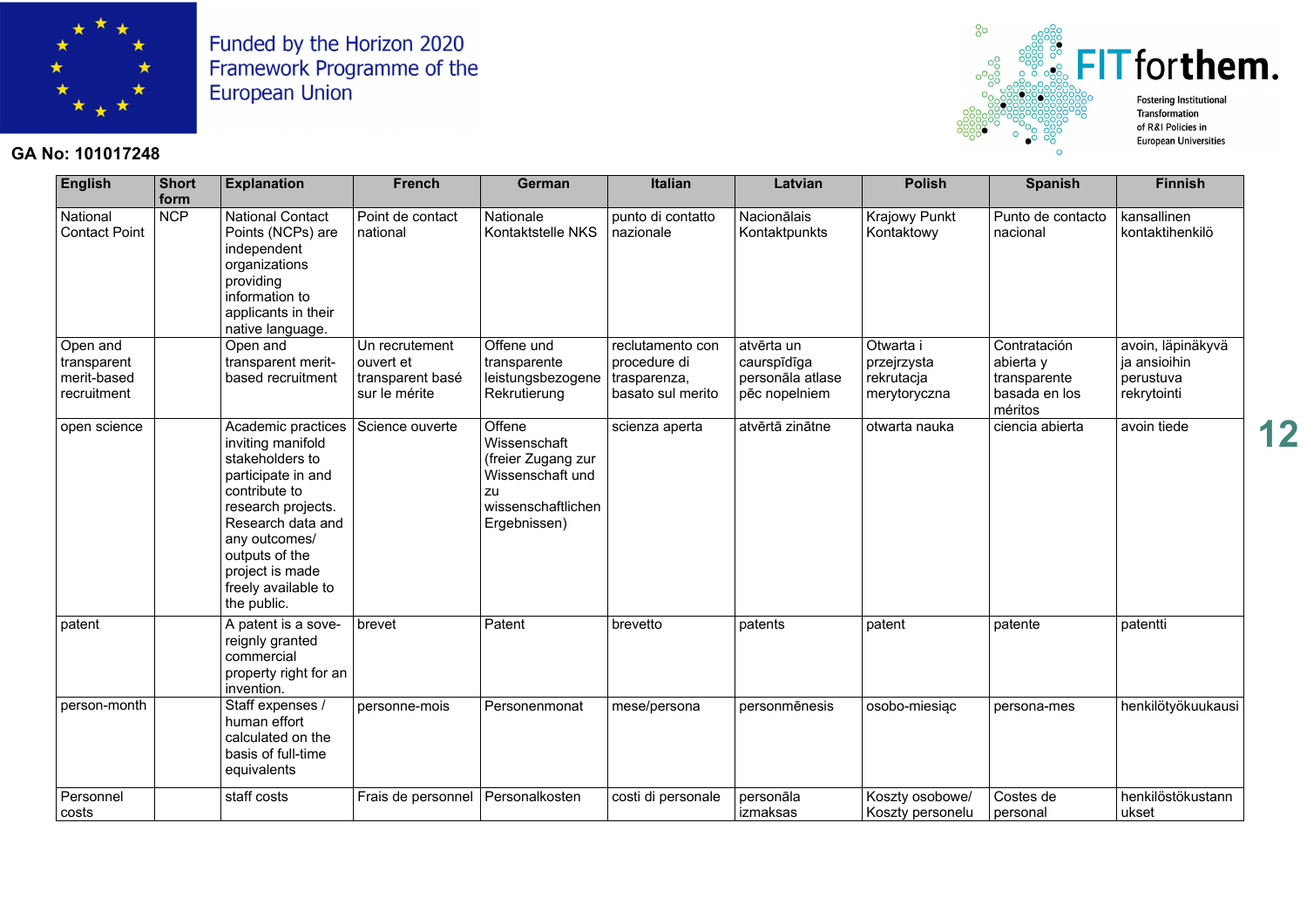

#### **GA No: 101017248**



| <b>English</b>    | <b>Short</b><br>form | <b>Explanation</b>                                                                                                                                                                                                      | French                  | German                                                                                                                                                                                                                                          | <b>Italian</b>                             | Latvian                                 | <b>Polish</b>    | <b>Spanish</b>               | <b>Finnish</b>                                              |
|-------------------|----------------------|-------------------------------------------------------------------------------------------------------------------------------------------------------------------------------------------------------------------------|-------------------------|-------------------------------------------------------------------------------------------------------------------------------------------------------------------------------------------------------------------------------------------------|--------------------------------------------|-----------------------------------------|------------------|------------------------------|-------------------------------------------------------------|
| pre-financing     |                      | Payment received<br>at project start that<br>enables the<br>consortiums to<br>implement the<br>action.                                                                                                                  | préfinancement          | Vorfinanzierung                                                                                                                                                                                                                                 | pre-finanziamento                          | pirmsfinansējums,<br>priekšfinansējums  | prefinansowanie  | prefinanciación              | ennakkomaksu                                                |
| Project officer   | $P$ O                | Staff member of the Responsable de<br>funding authority or<br>executive agency,<br>and primary contact<br>person for the<br>project consortium<br>from the signing of<br>the Grant<br>Agreement until<br>final payment. | projet                  | Projektbeauf-<br>tragter/Beauf-<br>trager der Euro-<br>päischen Kommis-<br>sion als Erstan-<br>sprechpartner für<br>Konsortien ab dem<br>Zeitpunkt der<br>Unterzeichnung<br>der Finanz-hilfe-<br>vereinbarung bis<br>zur Abschlusszah-<br>lung) | Funzionario UE<br>assegnato al<br>progetto | projektu ierēdnis,<br>projektu vadītājs | opiekun projektu | Responsable del<br>proyecto  | Euroopan<br>komission<br>asettama projektin<br>toimihenkilö |
| purchase<br>costs |                      | Project related<br>costs for equipment<br>and other goods<br>and serices based<br>on a purchasing<br>process.                                                                                                           | coûts d'achat           | Anschaffungskoste   costi per acquisti<br>n                                                                                                                                                                                                     |                                            | iegādes izmaksas                        | koszty zakupu    | gastos de compra             | ostohinta                                                   |
| research data     |                      | Data used or<br>generated in the<br>course of the<br>project and<br>included in the<br>project results.                                                                                                                 | données de<br>recherche | Forschungsdaten                                                                                                                                                                                                                                 | dati di ricerca                            | pētniecības dati                        | dane badawcze    | datos de la<br>investigación | tutkimusaineisto                                            |
| result            |                      | Any tangible or<br>intangible output of<br>the action, which<br>are generated in<br>the action as well<br>as any attached<br>rights, including<br>intellectual property<br>rights.                                      | résultat                | Ergebnisse                                                                                                                                                                                                                                      | risultato                                  | rezultāts                               | rezultat         | resultado                    | tulos                                                       |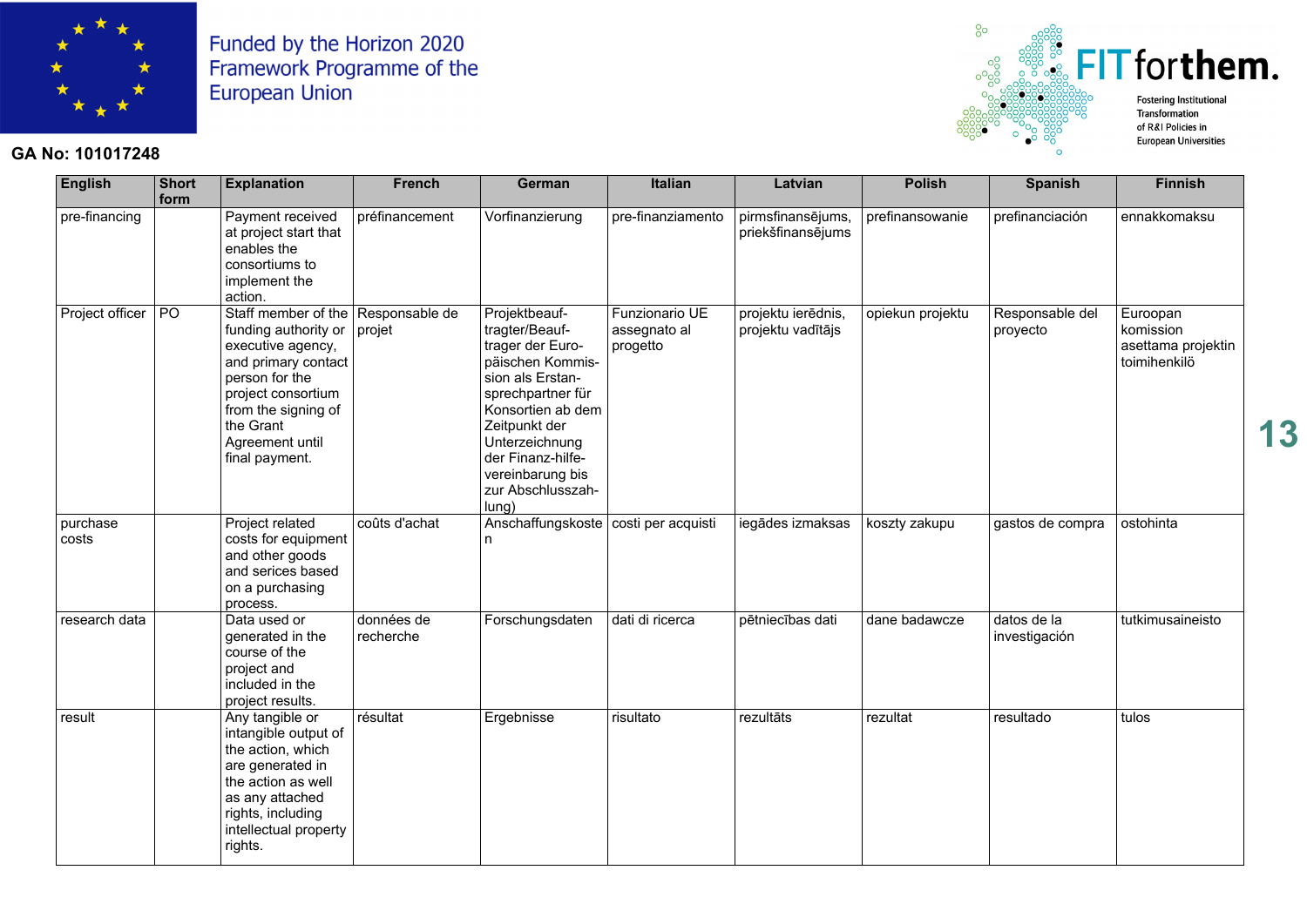

#### **GA No: 101017248**



| <b>English</b>              | <b>Short</b><br>form | <b>Explanation</b>                                                                                                                                                                                                             | <b>French</b>                             | German                   | <b>Italian</b>                                                                                      | Latvian                       | <b>Polish</b>            | <b>Spanish</b>                         | <b>Finnish</b>                                     |
|-----------------------------|----------------------|--------------------------------------------------------------------------------------------------------------------------------------------------------------------------------------------------------------------------------|-------------------------------------------|--------------------------|-----------------------------------------------------------------------------------------------------|-------------------------------|--------------------------|----------------------------------------|----------------------------------------------------|
| risk manage-<br>ment        |                      | Risk management<br>is the process of<br>identifying in ad-<br>vance, evaluating<br>the probability and<br>severity and con-<br>trolling risks by im-<br>plementing miti-<br>gation measures.                                   | la gestion du<br>risque                   | Risikomanage-<br>ment    | gestione del<br>rischio                                                                             | riska vadība                  | zarządzanie<br>ryzykiem  | gestión de riesgos                     | riskinhallinta                                     |
| secondment                  |                      | Period of time<br>spent by a resear-<br>cher at the bene-<br>ficiary's premises<br>(other than the<br>beneficiary that<br>hired the resear-<br>cher under the<br>project) or at the<br>premises of a par-<br>tner organization | détachement                               |                          | distacco<br>temporaneo di un<br>membro di<br>un'organizzazione<br>presso un'altra<br>organizzazione | norīkojums                    | oddelegowanie            | comisión de<br>servicio                | työkomennus<br>toisen<br>organisaation<br>tiloissa |
| subcontrating               |                      | Subcontracting<br>means that action<br>tasks specified in<br>the Grant<br>Agreement (GA)<br>which are not<br>carried out by the<br>beneficiaries<br>themselves are<br>outsourced to<br>external third<br>parties.              | Sous-traitance                            | Unterauftragsverg<br>abe | subcontratto                                                                                        | apakšuzņēmēju<br>piesaiste    | podwykonawstwo           | Subcontratación                        | alihankinta                                        |
| System and<br>process audit |                      | A system / process<br>audit is An<br>evaluation of the<br>sequential steps<br>and techniques of<br>processes on the<br>institutional level.                                                                                    | Audit des<br>systèmes et des<br>processus |                          | verifica di sistema<br>e di processo                                                                | sistēmas un<br>procesu audits | audyt<br>systemu/procesu | Auditoría de<br>sistemas y<br>procesos | toiminnan<br>tarkastus                             |